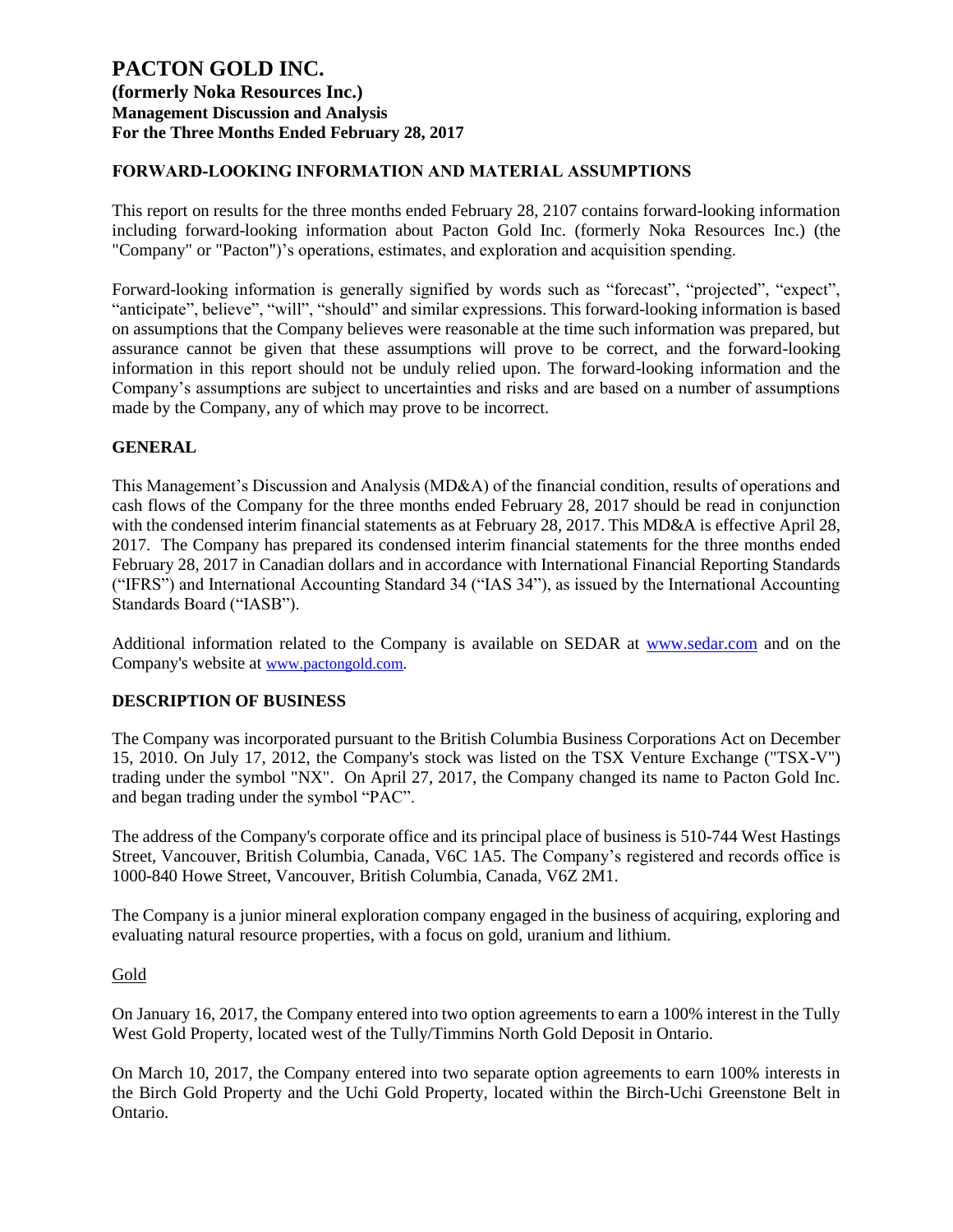### **Uranium**

The Company's uranium exploration strategy is focused in relatively underexplored areas of the Athabasca Basin Region of Northern Saskatchewan, targeting favourable geology and structure amenable to near surface, unconformity-style uranium mineralization. Pacton holds a 40% interest in the Carpenter Lake Property, which is under joint venture with ALX Uranium Corp. ("ALX"). ALX exercised their option to earn a 60% interest in November 2014 and acts as the operator.

### Lithium

On April 21, 2016, and as amended June 15, 2016, the Company entered into an agreement to acquire a 100% interest in the Lincoln Property, located in the Clayton Valley area of west central Nevada. On January 1, 2017, the Company entered into an agreement to sell the Lincoln Property for \$100,000. The purchaser must pay the \$100,000 by September 28, 2017.

On June 28, 2016, the Company entered into an agreement to acquire a 100% interest in the Duxbury Property, located in the James Bay Region of Quebec.

The Company has not yet determined whether its gold, uranium or lithium properties contain reserves that are economically recoverable. The recoverability of amounts shown for resource properties and related deferred exploration expenditures are dependent upon the discovery of economically recoverable reserves, confirmation of the Company's interest in the underlying mineral claims, the ability of the Company to obtain necessary financing to complete the development of the resource properties and upon future profitable production or proceeds from the disposition thereof.

## **EXPLORATION PROJECTS**

### **Tully West Property**

On January 16, 2017, the Company entered into two option agreements to earn a 100% interest in the Tully West Gold Property, located in Ontario. Under the terms of the agreement, the Company must make cash payments and issue common shares of the Company as follows:

- Issue 1,300,000 common shares of the Company (issued on January 25, 2017 and valued at \$117,000) and pay \$25,000 (paid) within five days of approval by the TSX-V, which was received January 25, 2017;
- Issue 1,300,000 common shares of the Company and pay \$80,000 on or before January 25, 2018; and
- Issue 1,300,000 common shares of the Company and pay \$110,000 on or before January 25, 2019.

If the Company completes an equity financing for gross proceeds in excess of \$1,000,000 (excluding flowthrough proceeds), the remaining option payments are due within ten days of closing of the equity financing.

The Company must also incur exploration expenditures as follows:

- \$250,000 on or before January 16, 2018;
- an additional \$500,000 on or before January 25, 2019; and
- an additional \$500,000 on or before January 25, 2020.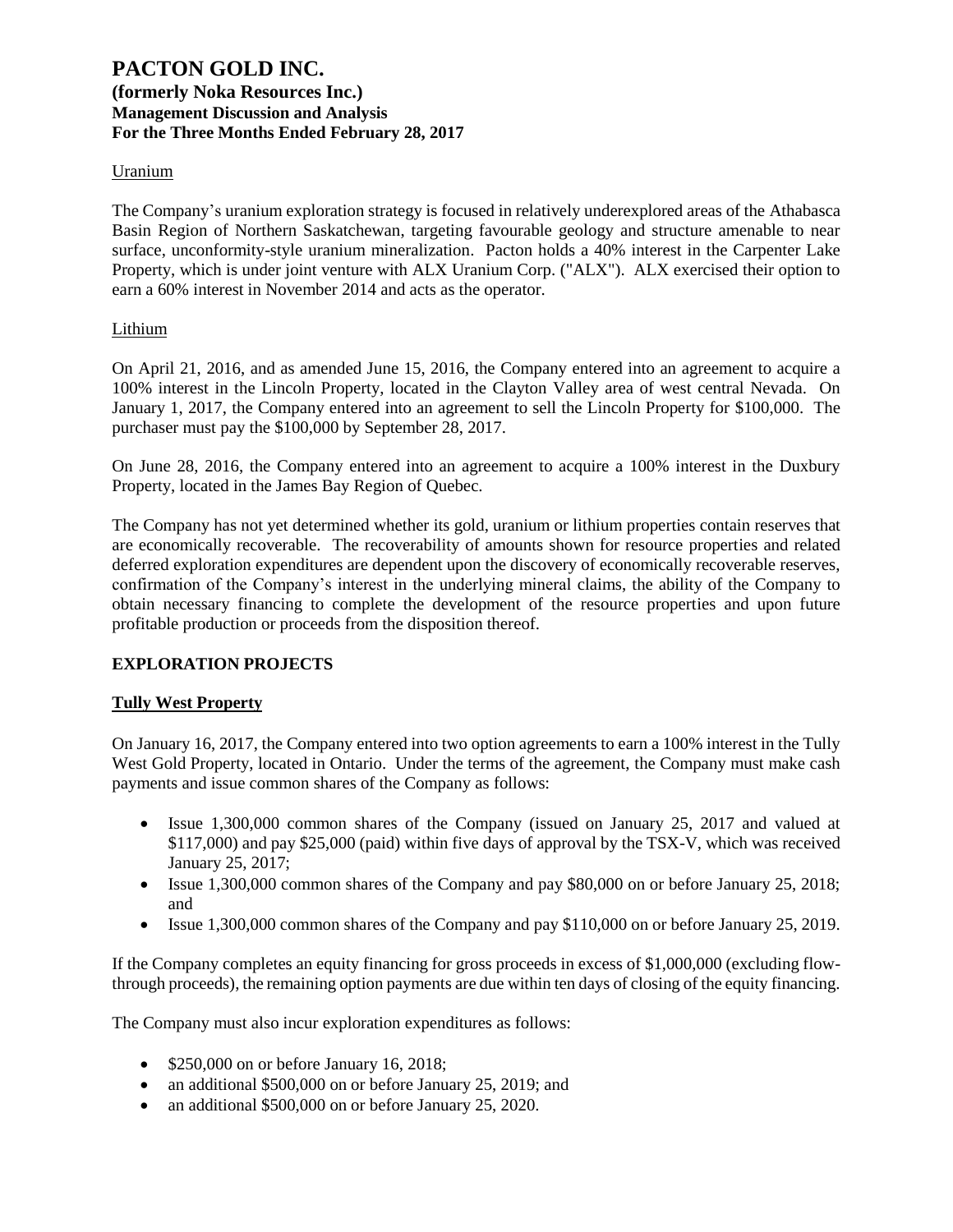## **(formerly Noka Resources Inc.) Management Discussion and Analysis For the Three Months Ended February 28, 2017**

The vendors retain a 2.5% NSR, of which two-fifths (1%) can be repurchased by the Company for an aggregate \$1,000,000.

The Company is currently preparing for an exploration program on its Tully West Property.

### **Birch Gold Property**

On March 10, 2017, the Company entered into an option agreement to earn a 100% interest in the Birch Gold Property, located in Ontario. Under the terms of the agreement, the Company must make cash payments and issue common shares of the Company as follows:

- Issue 900,000 common shares of the Company within five days of approval by the TSX-V, which was received on March 22, 2017 (issued);
- Pay \$75,000 by April 21, 2017 (paid);
- Issue 900,000 common shares of the Company and pay \$75,000 on or before March 22, 2018;
- Issue 900,000 common shares of the Company and pay \$75,000 on or before March 22, 2019;
- Issue 900,000 common shares of the Company and pay \$75,000 on or before March 22, 2020; and
- Issue 900,000 common shares of the Company and pay \$75,000 on or before March 22, 2021.

The Company must also incur exploration expenditures as follows:

- \$150,000 on or before March 22, 2018;
- an additional \$300,000 on or before March 22, 2019;
- an additional \$350,000 on or before March 22, 2020; and
- an additional \$500,000 on or before March 22, 2021.

The Property is subject to a 2% NSR.

### **Uchi Gold Property**

On March 10, 2017, the Company entered into an option agreement to earn a 100% interest in the Uchi Gold Property, located in Ontario. Under the terms of the agreement, the Company must make cash payments and issue common shares of the Company as follows:

- Issue 250,000 common shares of the Company within five days of approval by the TSX-V, which was received on March 22, 2017 (issued);
- Pay \$15,000 by April 21, 2017 (paid);
- Issue 250,000 common shares of the Company and pay \$15,000 on or before March 22, 2018;
- Issue 250,000 common shares of the Company and pay \$15,000 on or before March 22, 2019;
- Issue 250,000 common shares of the Company and pay \$15,000 on or before March 22, 2020; and
- Issue 250,000 common shares of the Company and pay \$15,000 on or before March 22, 2021.

The vendor retains a 2.5% NSR, of which two-fifths (1%) can be repurchased by the Company for an aggregate \$1,000,000 within 180 days of a public announcement of a positive feasibility study on the project.

### **Duxbury Property**

On June 28, 2016, and as amended subsequent to November 30, 2016, the Company entered into an option agreement to acquire a 100% interest in the Duxbury Property, a lithium project in Quebec. Consideration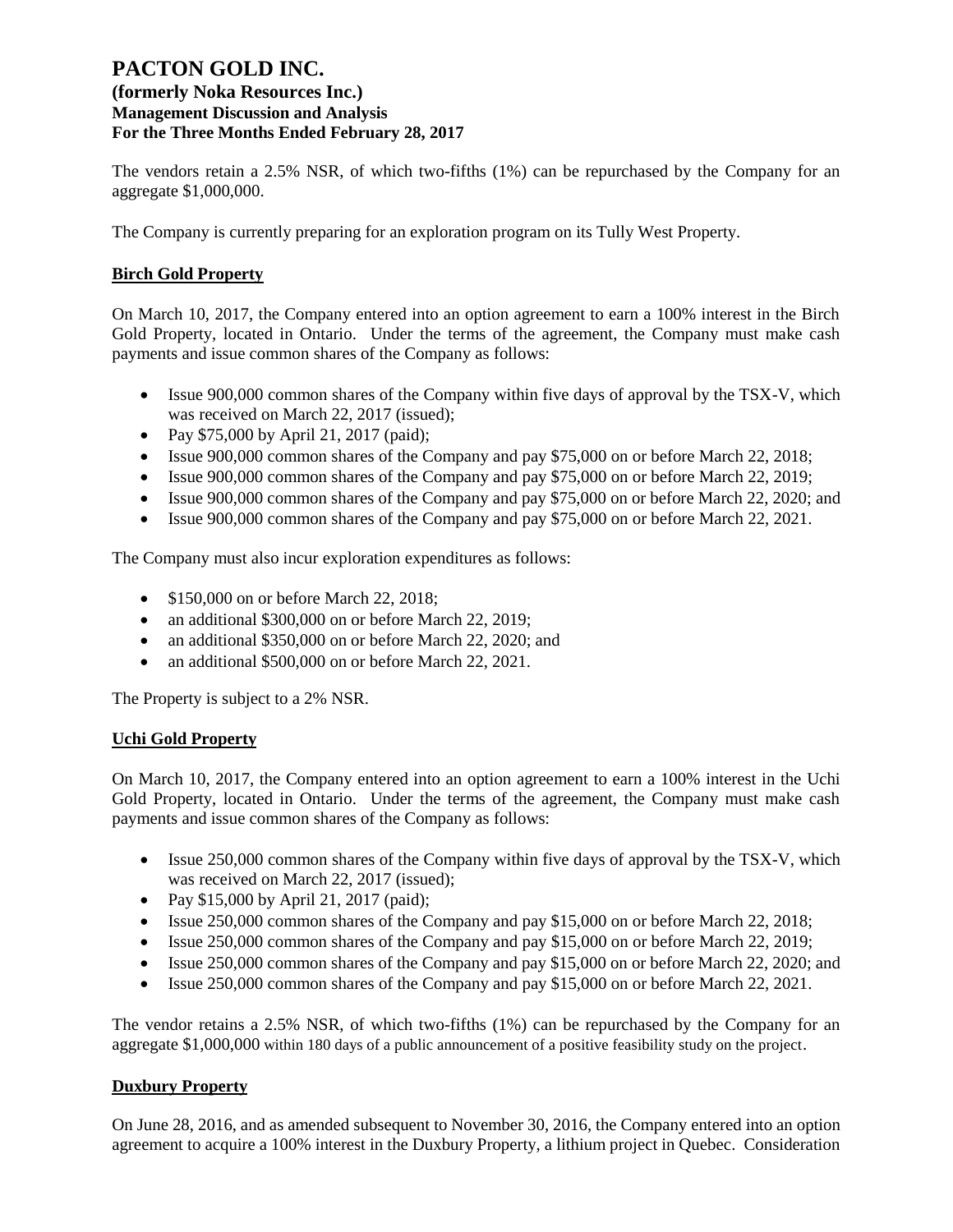for the option was the issuance of 1,000,000 common shares to the optionor u within five days of acceptance of the transaction by the TSX-V (issued on July 6, 2016 and valued at \$130,000). The vendor retains a 2% NSR, of which the Company may re-purchase one-half (1%) for \$1,000,000.

The Duxbury Property consists of 21 mineral claim cells totalling approximately 1,107 hectares and is accessible by the James Bay Highway. Geologically, the Property is underlain by the Lower Eastmain greenstone belt that is locally represented by volcanic and volcano-sedimentary rocks which have been metamorphosed to amphibolite facies. The Lower Eastmain greenstone belt is also prospective for gold mineralization.

### **Lincoln Property**

On April 21, 2016, and as amended June 15, 2016, the Company entered into an option agreement to acquire a 100% interest in the Lincoln Property, a lithium project in Nevada. Consideration for the option is as follows:

- issuance of 1,500,000 common shares to the optionor upon acceptance of the transaction by the TSX-V (issued on July 4, 2016 and valued at \$195,000); and
- cash payment of \$50,000 within five days of acceptance by the TSX-V (paid).

The Lincoln project is located near the northwest flank of Albermarle's Silver Peak mine, the only lithium producer in North America. In 1982, a nearby United States Geological Survey drill hole reported 930 ppm lithium at a depth of 100 feet (30 meters). (Source: USGS Open-File Report 82-415, 1982).

On September 12, 2016, the Company announced results from its initial sampling program. A total of 24 surface samples were taken using augers and hand equipment to a maximum depth of approximately 2m. Samples consisted of white salts, brown and green clays as well as coarse-grained sands.

The samples results ranged from 87 ppm Li to 380 ppm Li and on a preliminary basis seem to define six distinct regions of anomalous lithium, which likely has been generated by evaporative concentration of lithium drawn from underlying brines.

| <b>Sample ID</b>   | Lithium (ppm) |
|--------------------|---------------|
| CLT16-02-01        | 250           |
| CLT16-02-02        | 210           |
| CLT16-03-01        | 180           |
| CLT16-02-02        | 180           |
| <b>CLT16-04-01</b> | 380*          |
| CLT16-04-02        | <b>200</b>    |
| CLT16-04-03        | 180           |
| CLT16-05-01        | 190           |
| CLT16-05-02        | 87            |
| CLT16-06-01        | 310*          |
| CLT16-06-02        | 300*          |
| CLT16-62-03        | 220           |
| CLT16-07-01        | 140           |
| CLT16-07-02        | 150           |
| CLT16-02-03        | 140           |
| CLT16-08-01        | 160           |
| CLT16-08-02        | 130           |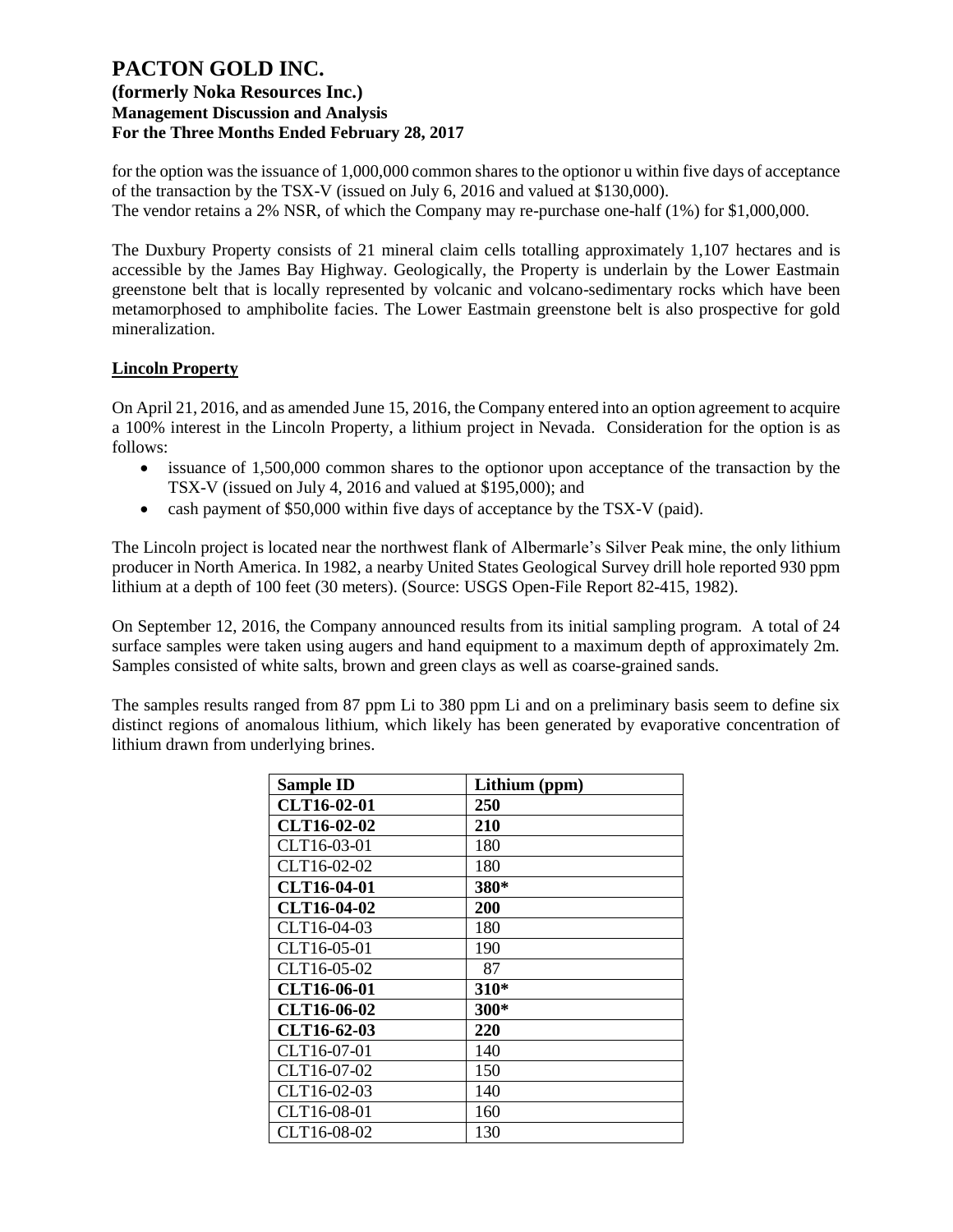**(formerly Noka Resources Inc.) Management Discussion and Analysis For the Three Months Ended February 28, 2017**

| CLT16-12-01        | 260 |
|--------------------|-----|
| <b>CLT16-12-02</b> | 240 |
| CLT16-12-03        | 280 |
| CLT16-13-01        | 130 |
| CLT16-13-02        | 170 |
| CLT16-13-03        | 100 |
| CLT16-16-14        | 180 |

In light of the highly anomalous lithium values encountered in surface pits and auger holes, with some values exceeding 300ppm, the Company will commence leaching tests on surface clay samples to be followed, if warranted, with an auger drilling program to test lithium concentrations in clays down to a depth of approximately 75m.

The samples were analyzed for lithium content by WETLAB Western Environmental Testing Laboratory in Sparks, Nevada, an EPA accredited independent laboratory. Samples were analyzed using Standard Methods for the Examination of Water and Wastewater, online edition, Methods for Determination of Organic Compounds in Drinking Water, EPA‐600/4‐79‐020, and Test Methods for Evaluation of Solid Waste, Physical/Chemical Methods (SW846). All samples contained lithium levels that were significantly above the detection reporting levels.

At November 30, 2016, the Company determined that the value of the Property was impaired. The Property was written down to \$100,000. On January 1, 2017, the Company reached an agreement to sell the Property for \$100,000. The purchaser must pay the \$100,000 by September 28, 2017.

## **Columbus Property**

On November 20, 2015, the Company entered into an agreement to earn a 100% interest in the Columbus Property, located in the Big Smoky Valley, Esmeralda County, Nevada. Under the terms of the agreement, the Company must make cash payments and issue common shares of the Company as follows:

- Issue 3,200,000 common shares of the Company (issued on November 24, 2015 and valued at \$128,000);
- Pay \$100,000 on or before December 31, 2016;
- Pay \$150,000 on or before December 31, 2017; and
- Pay \$200,000 on or before December 31, 2018.

The Company must incur a minimum of \$1,000,000 in exploration expenditures by November 20, 2018.

The vendors retain a 1% NSR on the Property, of which one-half (0.5%) can be repurchased by the Company for \$1,000,000.

The principal target at Columbus is a large circular gravity low anomaly which is interpreted as an in-filled basin which may contain lithium-rich brine. The Big Smoky Valley was preliminarily drilled in 1979 by the United States Geological Survey and anomalous lithium values were encountered in the basin sediments.

On September 27, 2016, the Company announced results from its initial sampling program in the northeastern portion of the Columbus Property. A total of 24 surface samples were taken using augers and hand equipment to a maximum depth of approximately 2m. Samples consisted of white salts, brown and green clays as well as coarse-grained sands.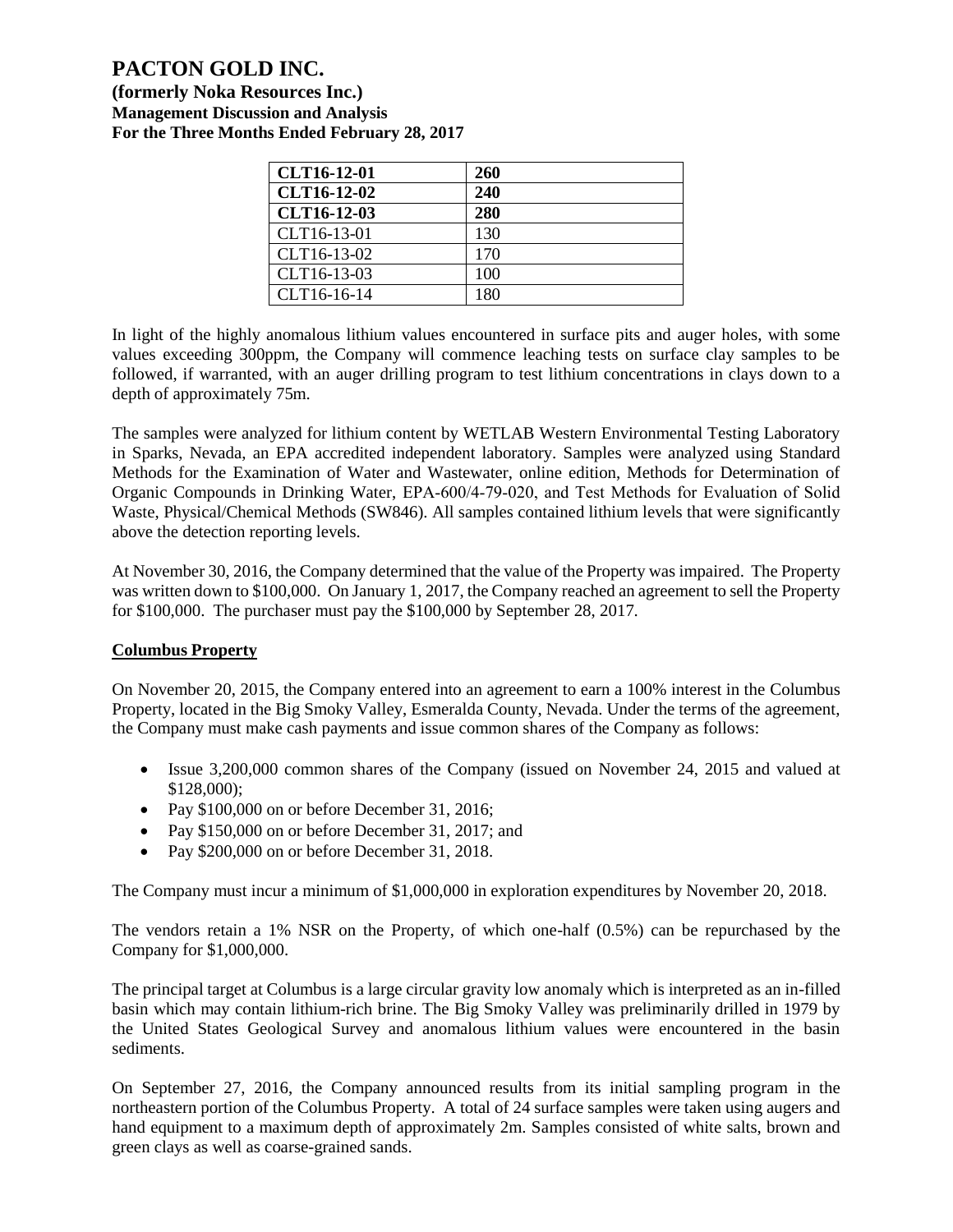The initial sampling program focused on 6 of the 48 sections comprising the Columbus property. The samples results ranged from 14 ppm Li to 280 ppm Li. and represent lithium concentrations likely generated by evaporative concentration of lithium drawn from underlying brines.

| <b>Sample ID</b> | Lithium (ppm) |
|------------------|---------------|
| COL16-02-02      | 47            |
| COL16-03-01      | 110           |
| COL16-03-02      | 65            |
| COL16-04         | 62            |
| COL16-05-01      | 65            |
| COL16-05-02      | 14            |
| COL16-05-03      | 58            |
| COL16-06         | 95            |
| COL16-07-01      | 92            |
| COL16-07-02      | 18            |
| COL16-08-02a     | 42            |
| COL16-08-02b     | 91            |
| COL16-09-01      | 70            |
| COL16-09-02      | 36            |
| COL16-09-03      | 91            |
| COL16-09-04      | 270           |
| COL16-09-05      | 36            |
| COL16-10-01      | 86            |
| COL16-10-02      | 180           |
| COL16-11-02      | 110           |
| COL16-11-03      | 280           |
| COL16-12-01      | 120           |
| COL16-12-02      | 150           |
| COL16-13-03      | 260           |

In light of the anomalous lithium values encountered in surface pits and auger holes, with several values exceeding 200ppm, the Company will commence leaching tests on surface clay samples to be followed by, if warranted, an auger drilling program to test lithium concentrations in clays down to a depth of approximately 75m. The Company will also extend its surface sampling program to the remaining 42 sections located within the Columbus property boundary.

The samples were analyzed for lithium content by WETLAB Western Environmental Testing Laboratory in Sparks, Nevada, an EPA accredited independent laboratory. Samples were analyzed using Standard Methods for the Examination of Water and Wastewater, online edition, Methods for Determination of Organic Compounds in Drinking Water, EPA-600/4-79-020, and Test Methods for Evaluation of Solid Waste, Physical/Chemical Methods (SW846). All samples contained lithium levels that were significantly above the detection reporting levels.

At November 30, 2016, the Company determined it would not make the \$100,000 option payment due on December 31, 2016. Accordingly, the Property was written down to \$nil.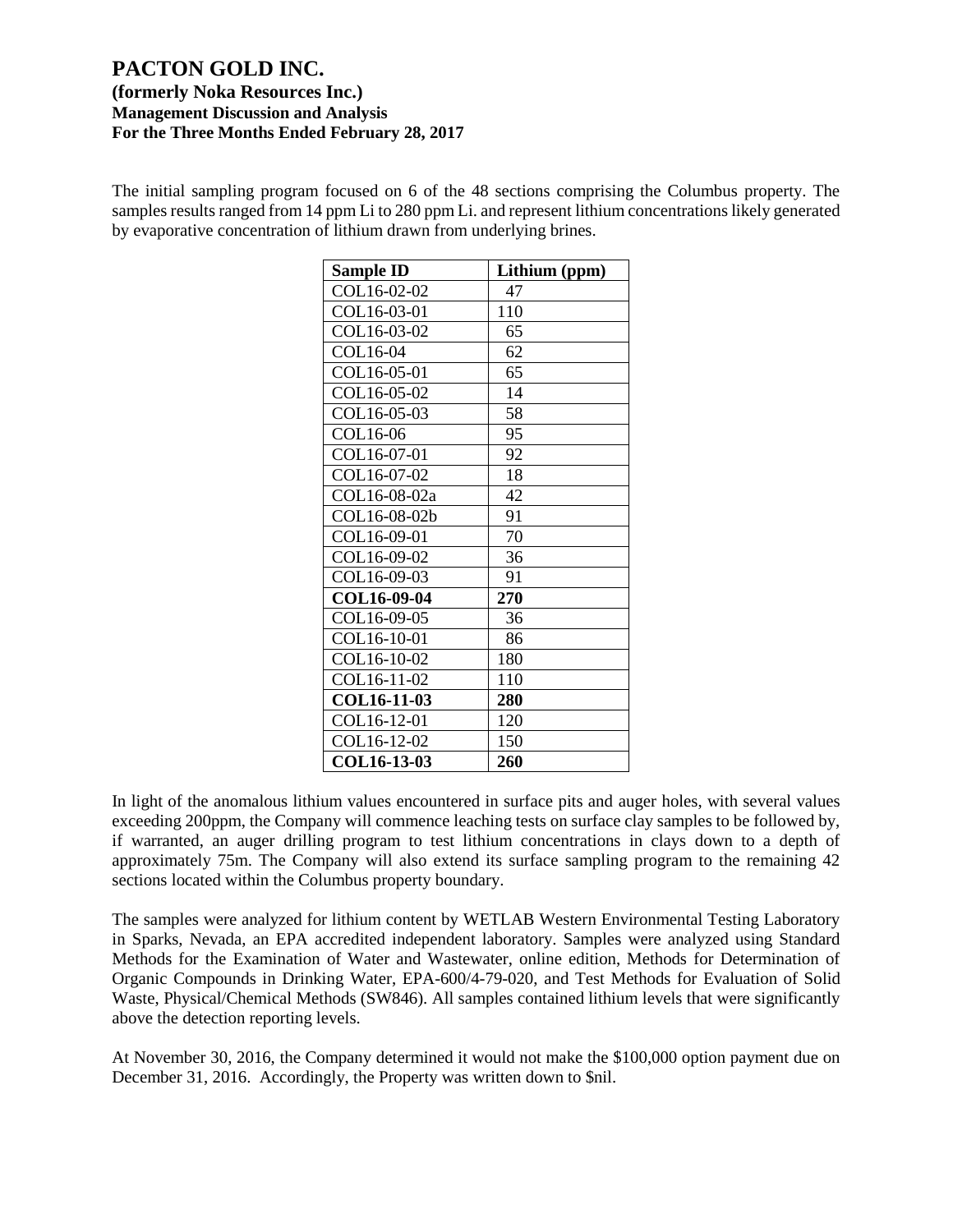## **(formerly Noka Resources Inc.) Management Discussion and Analysis For the Three Months Ended February 28, 2017**

### **Carpenter Lake Property**

On May 28, 2013, the Company entered into an agreement to acquire a 100% interest in 34 mineral claims located in the Athabasca Basin Region of Northern Saskatchewan. Consideration for the acquisition was the issuance of 200,000 common shares (issued and valued at \$380,000). The Company paid a finder's fee of 10,000 common shares (issued and valued at \$19,000).

On January 13, 2014, the Company granted an option to Alpha Exploration Inc. (now ALX) to earn a 60% interest in the Company's Clearwater/Carpenter Lake property. Under the terms of the agreement, ALX was required to make cash and share payments as follows:

- Cash payment of \$12,500 upon approval of the agreement by the TSX-V (received);
- Issuance of 100,000 common shares within 10 days of approval by the TSX-V (received and valued at \$59,000);
- Cash payment of \$12,500 and issuance of 100,000 common shares on the first anniversary of approval by the TSX-V:
- Cash payment of \$12,500 and issuance of 100,000 common shares on the second anniversary of approval by the TSX-V; and
- Cash payment of \$12,500 and issuance of 100,000 common shares on the third anniversary of approval by the TSX-V.

Alpha must also incur a total of \$1,250,000 in exploration expenditures on the property as follows:

- \$250,000 by the first anniversary of approval by the TSX-V;
- A further \$250,000 by the second anniversary of approval by the TSX-V; and
- A further \$750,000 by the third anniversary of approval by the TSX-V.

On November 6, 2014, ALX provided the Company with its Notice of Exercise on the option to earn a 60% interest in the Clearwater/Carpenter Lake Property. The Company received the \$37,500 in cash payments due from the first through third anniversaries and the 300,000 common shares (valued at \$27,000). A joint venture was formed between ALX (60%) and Pacton (40%) for the further development of the property, with ALX serving as the operator.

Presently, the property is subject to a NSR of 2%, which is owed to the original vendors (the "Underlying NSR"). The Underlying NSR rate was reduced from 5% to 2% by Pacton through the issuance of 300,000 common shares of the Company on October 27, 2014 (valued at \$90,000).

On April 14, 2014, ALX completed a radon in lake water and sediment survey at Carpenter Lake to test EM conductors that were confirmed in an airborne VTEM and magnetic survey. The radon survey comprised 895 sample locations over a 16 km strike length of the Cable Bay Shear Zone (CBSZ). The radon survey tested electromagnetic ("EM") conductors covered by water bodies that were confirmed in a detailed airborne VTEM and magnetic survey completed in February 2014. Detailed grids were laid out for radon in lake water and sediment sampling focused on cross structures apparent from flexures and breaks in the EM conductors. This is the same technology developed by Alpha Minerals and RadonEx

Management that the ALX JV used in the discovery of the high-grade and shallow uranium mineralization at Patterson Lake South.

A total of 60 lake sediment samples were recovered and submitted for analysis including a 63 element ICP-OES, and uranium by ICP-MS. On May 21, 2014, the Company announced the results of the lake sediment sample assays.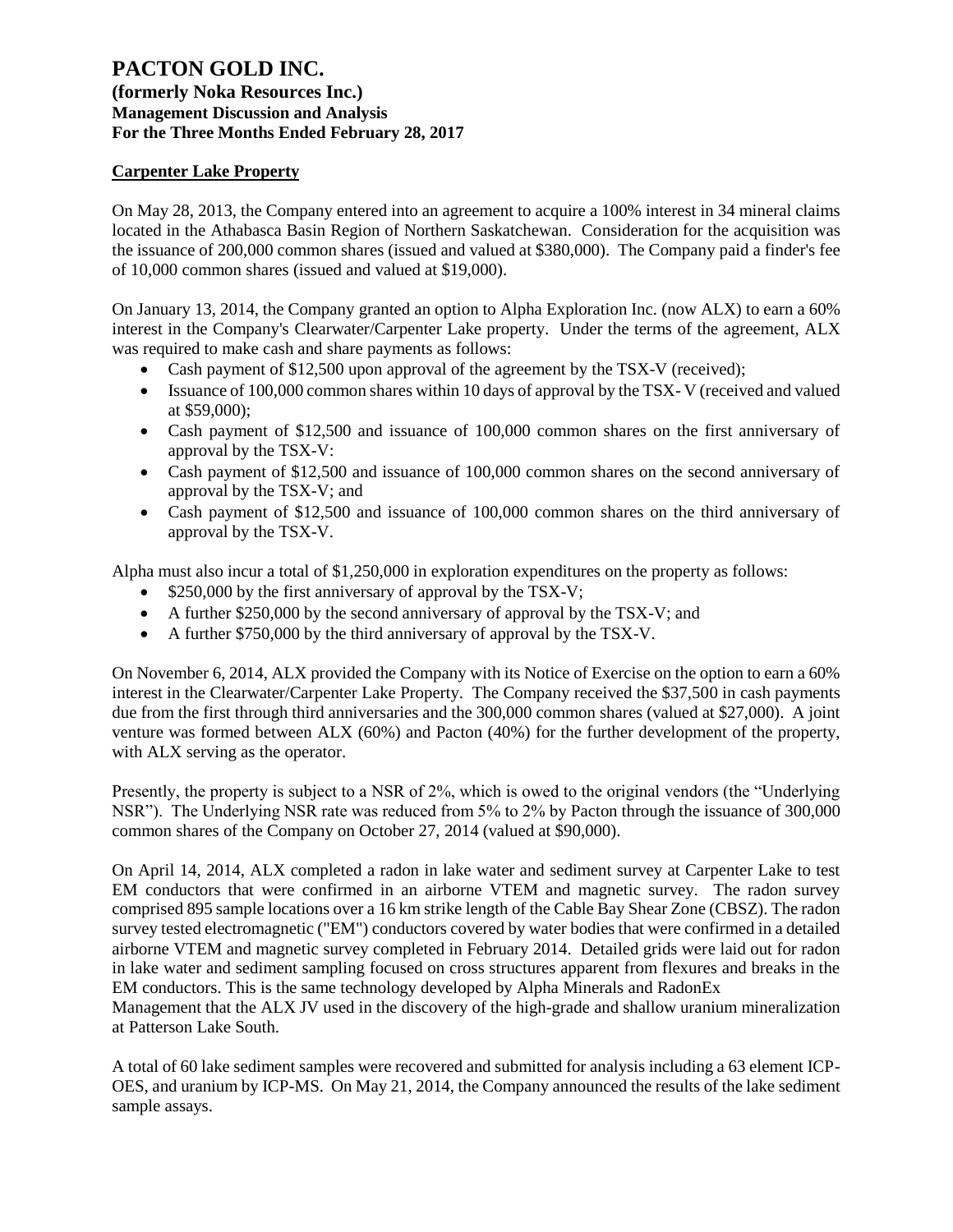**(formerly Noka Resources Inc.) Management Discussion and Analysis For the Three Months Ended February 28, 2017**

### **Highlights of the Lake Sediment Results:**

- Eight lake sediment samples are strongly anomalous with uranium (3.9 to 37 ppm). In comparison, 3.8 ppm uranium was the highest concentration in lake sediments proximal to one of the largest high grade uranium boulder fields in the Athabasca Basin at Patterson Lake South (PLS);
- The eight uraniferous lake sediment results were accompanied by arsenic  $(1.6 \text{ to } 76 \text{ ppm})$ , cobalt (3.3 to 33 ppm), copper (12 to 68 ppm), lead (1.4 to 3.8 ppm), molybdenum (0.5 to 4.6 ppm), and nickel (14 to 50 ppm). This geochemical signature is consistent with a graphitic/pyritic pelite basement bedrock source that is anomalous with uranium, and may represent material eroded from the CBSZ;
- Grid C: westernmost lake returned background values of uranium in lake sediments, which suggests the strongly anomalous radon values are sourced from directly below in the bedrock where a VTEM conductor is present. Iron oxide coatings on pebbles were observed with the anomalous radon values, which was an environmental condition associated with mineralization at Key Lake and PLS;

The technical information in the news release from which the above lake sediment results were taken was prepared in accordance with the Canadian regulatory requirements set out in National Instrument 43-101, and reviewed on behalf of Alpha Exploration Inc. by Garrett Ainsworth, P.Geo., Vice President Exploration, a qualified person.

On June 25, 2014, the Company filed a technical report dated June 13, 2014. The National Instrument 43- 101 technical report is available under the Company's profile on SEDAR.

In July 2014, an airborne gamma spectrometer survey was completed by Goldak Airborne. 3,931 linekilometers were completed covering 10x20 kilometre block at 50 meterline spacing.

71 rock samples were collected in a boulder prospecting program to follow up on the results of the airborne gamma survey.

Additional radon samples were collected during the summer of 2014, bringing the total from 895 to 1,473 samples collected in total.

A FALCON® airborne gradiometer gravity survey was carried out by CGG Canada Services Ltd. ("CGG") and completed in February 2015. The survey included approximately 340 line-km flown at 100 metre line spacing covering a grid area of approximately 10 x 4 km. A final report from CGG on the airborne gravity survey results was received and filed for assessment with the Government of Saskatchewan. The results will be integrated into ALX's geophysical database to better define drill targets.

In July 2015, Condor Consulting, Inc. carried out Maxwell modeling of a section of the VTEM conductor related to the conductive system associated with the CBSZ on the Carpenter Lake Property. In addition, 3D modeling of the magnetics and FALCON® airborne CGG gravity was completed on this area of the property.

At November 30, 2016, the Company determined that the value of the Property was impaired due to a lack of recent exploration work by Alpha (now ALX). The Property was written down to \$226,000, which is the Company's estimated realizable value of the Property. Management intends to further explore the Property either on its own or in partnership with ALX.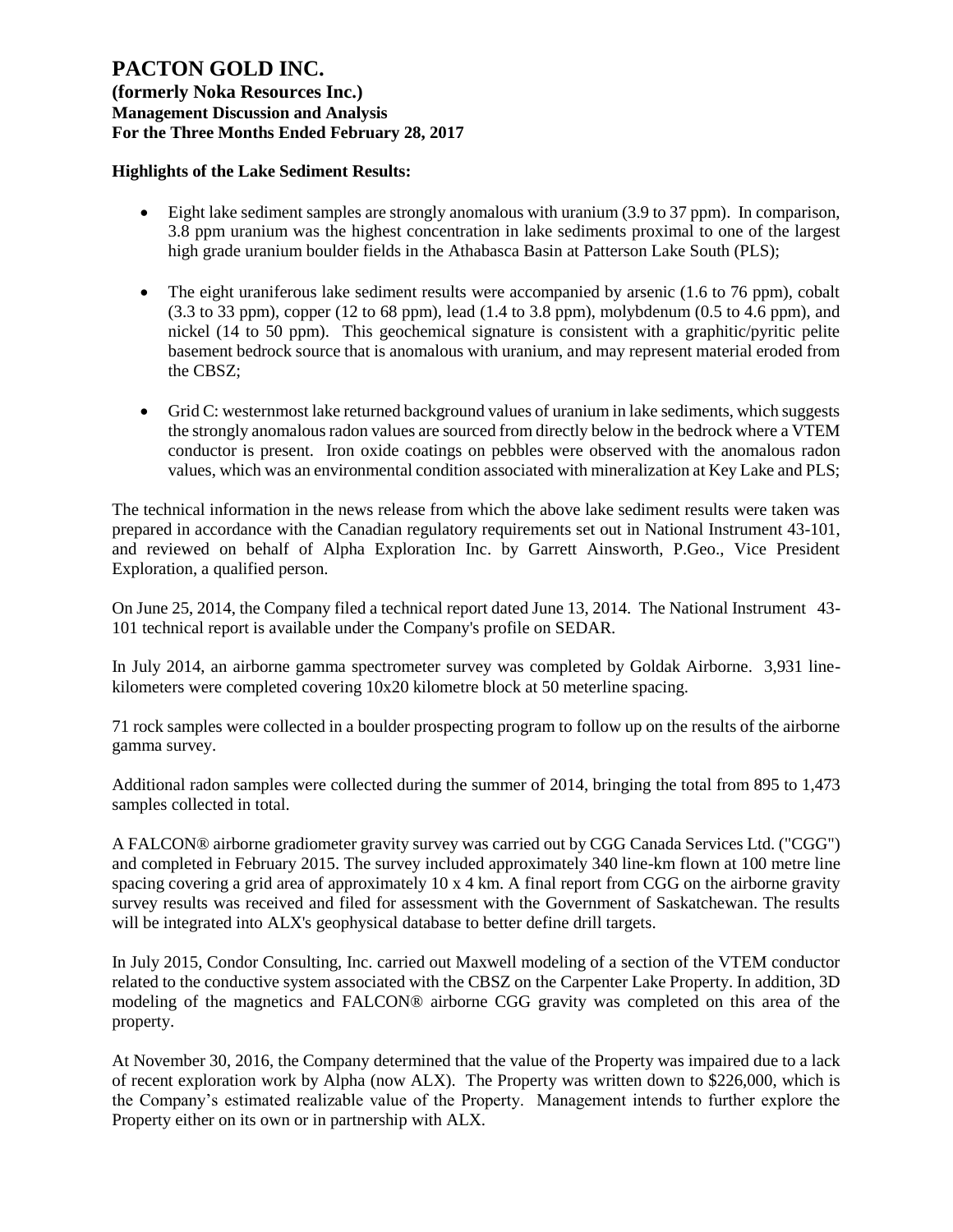## **(formerly Noka Resources Inc.) Management Discussion and Analysis For the Three Months Ended February 28, 2017**

## **Lodge Pole Project**

On April 15, 2014, the Company entered into two option agreements to earn a 100% interest in the Lodge Pole Point Project, located in the Athabasca Region of Northern Saskatchewan. The terms of the agreement were revised on April 10, 2015 and July 27, 2016. Under the terms of the revised agreement, the Company must make cash payments and issue common shares of the Company as follows:

- Issue 600,000 common shares of the Company (issued on April 24, 2014 and valued at \$600,000);
- Pay \$50,000 on or before April 15, 2015 (paid); and
- Pay \$20,000 on or before December 1, 2016; and
- Pay \$20,000 annually, beginning on April 1, 2017, as non-refundable advance NSR royalty payments.

The vendors retain a 1% NSR on the Property, of which half (0.5%) can be repurchased by the Company for an aggregate \$3,000,000.

A comprehensive historic work review and data compilation commenced during November 2014 in order to identify and refine known anomaly corridors and to determine where additional infill ground surveys and subsequent diamond drilling should be completed.

At November 30, 2016, the Company determined it would not make the \$20,000 option payment due on December 1, 2016. Accordingly, the Property was written down to \$nil.

### **Corning Creek Property**

On April 20, 2011 (amended December 31, 2011) the Company entered into an option agreement to acquire a 100% interest in the mineral claims comprising the Corning Creek Property, except for mineral claim 831925, subject to a 2% NSR. Consideration for the option was as follows:

- Cash payment of \$35,000 (paid) within 10 days of the Company's shares being listed on the TSX-V (July 17, 2012)
- Issuance 20,000 common shares (issued and valued at \$40,000).

The Company has the sole and exclusive option to purchase the NSR at a purchase price of \$1,000,000 for each percentage point bought back during the five-year period commencing from the date upon which the property is put into commercial production.

On June 29, 2011, the Company entered into an option agreement to earn a 100% interest in mineral claim 831925 which forms part of the Corning Creek Property. Consideration for the option was a cash payment of \$5,000 (paid) within 10 days of the Company's share being listed on the TSX-V.

The option agreement is subject to a 3% NSR. The Company can acquire the first 2% of the NSR by paying \$500,000 for each percentage point bought back. The final 1% can be purchased, for a negotiated amount, after commercial production commences.

During the year ended November 30, 2014, the Corning Creek Property was deemed to be impaired and written down to \$1.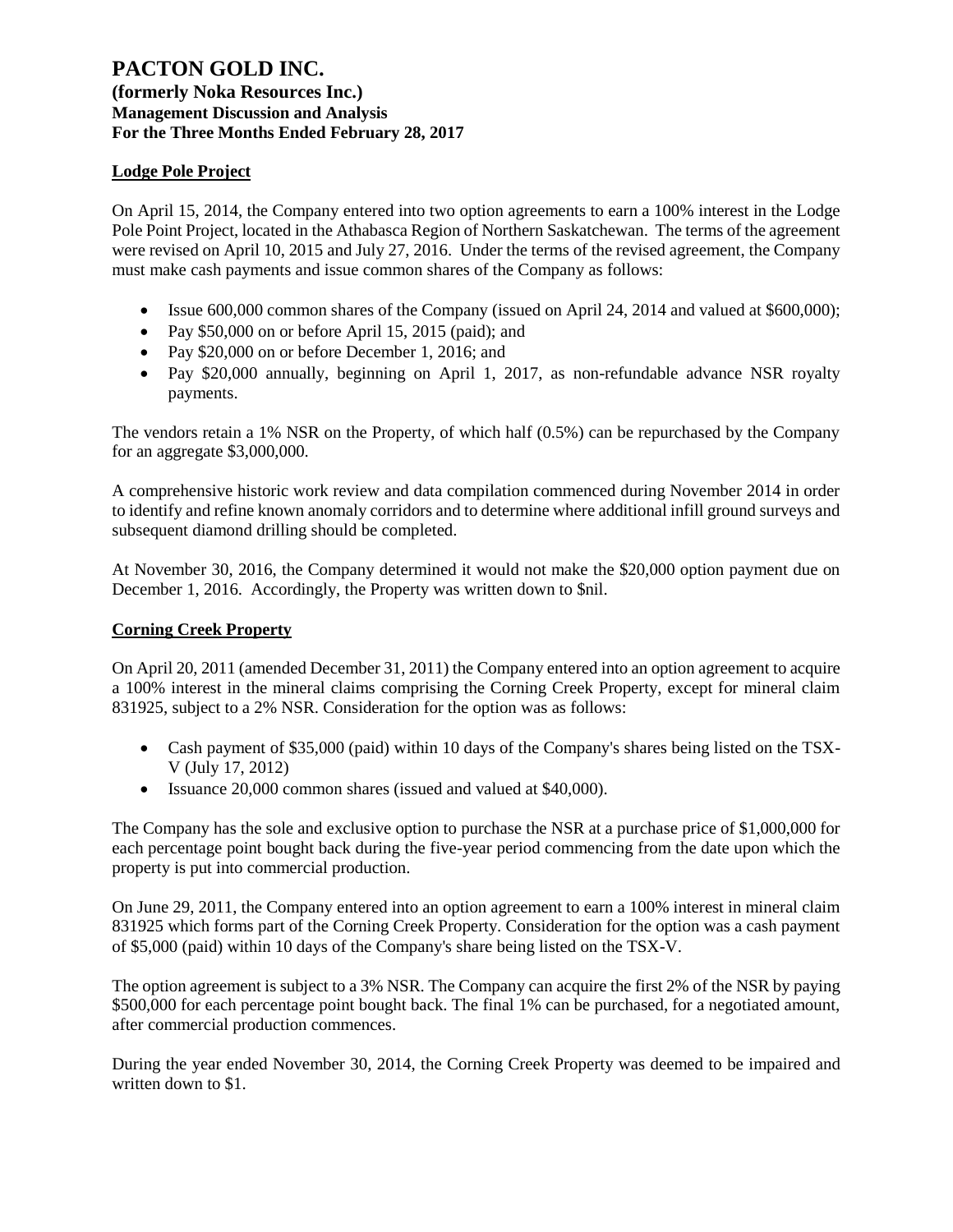**(formerly Noka Resources Inc.) Management Discussion and Analysis For the Three Months Ended February 28, 2017**

### **RESULTS OF OPERATIONS**

### **Three Months Ended February 28, 2017**

During the three months ended February 28, 2017, the Company reported a net loss of \$34,829 (three months ended February 29, 2016 - \$168,398). The Company's loss included expenditures as follows:

- Consulting fees of \$2,000 (2016 \$63,996) were lower due to reduced activity and cost-control measures;
- Management fees of \$7,500 (2016 \$45,000) were lower in 2017 due to a reduction in the now former CEO's monthly fees;
- Office and miscellaneous of \$89 (2016 \$2,501) decreased due to cost-control measures;
- Professional fees of \$7,685 (2016 \$6,066) were slightly higher due to additional fees charged by the CFO for services covered by other consultants in 2016;
- Rent of \$nil (2016 \$7,239) was due to no rent charged to the Company for Q1 2017;
- Shareholder communications and investor relations of \$562 (2016 \$12,892) was lower in 2017 due to cost-control measures;
- Share-based payments of \$nil (2016 \$17,004) was due to no options granted in Q1 2017; and
- Transfer agent and filing fees of \$16,723 (2016 \$13,363) were higher in 2017 due to additional filings required in 2017.

# **SELECTED ANNUAL INFORMATION**

**(\$000's except loss per share)**

|                                  | November 30, | November 30, |          |
|----------------------------------|--------------|--------------|----------|
|                                  | 2016         | 2015         | 2014     |
| Revenue                          | \$ -         | <sup>S</sup> |          |
| Net Loss                         | (2,235)      | (3,160)      | (1, 469) |
| Basic and Diluted Loss Per Share | (0.07)       | (0.19)       | (0.40)   |
| <b>Total Assets</b>              | 505          | 1.295        | 2,904    |
| Long-Term Debt                   |              |              |          |
| Dividends                        |              |              |          |

#### **SUMMARY OF QUARTERLY RESULTS (\$000's except earnings per share)**

Results for the eight most recently completed quarters are summarized as follows:

| For the Periods Ending | February 28, | November 30, | August 31, |              |
|------------------------|--------------|--------------|------------|--------------|
|                        | 2017         | 2016         | 2016       | May 31, 2016 |
| Net loss               | JЈ           | 1,537        | 272        | 257          |
| Net loss per share     | 0.00         | 0.04         | $\rm 0.01$ | $0.01\,$     |

| For the Periods Ending | February 29, | November 30, | August 31, |              |
|------------------------|--------------|--------------|------------|--------------|
|                        | 2016         | 2015         | 2015       | May 31, 2015 |
| Net loss               | 168          | 266          | 1,942      | 620          |
| Net loss per share     | $0.01\,$     | 0.01         | 0.10       | 0.03         |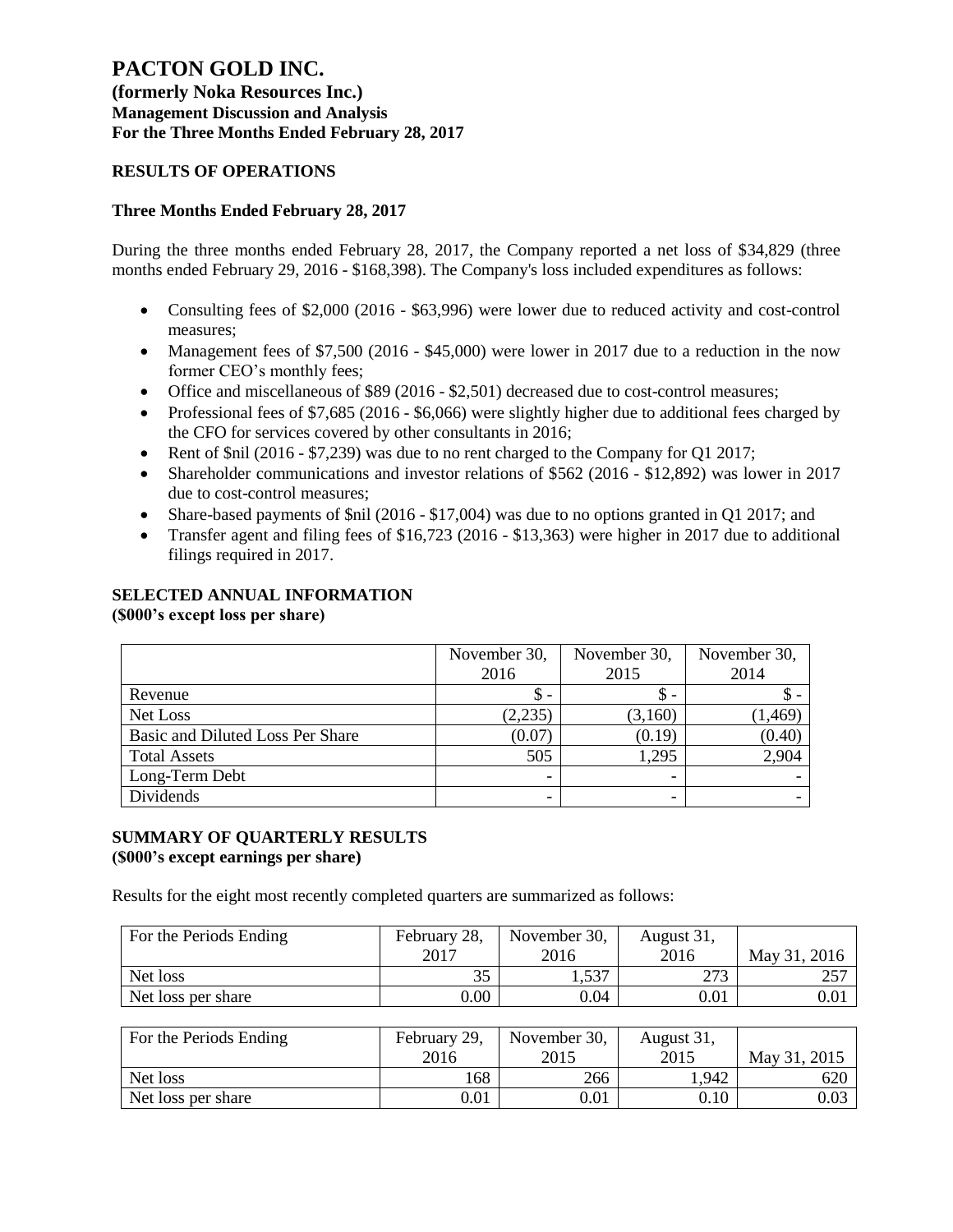# **(formerly Noka Resources Inc.) Management Discussion and Analysis For the Three Months Ended February 28, 2017**

# **LIQUIDITY AND CAPITAL RESOURCES**

The Company had cash of \$192,366 and a working capital deficiency of \$108,553 at February 28, 2017, compared to \$20,142 of cash and \$251,359 of working capital deficiency at November 30, 2016.

The Company's accounts payable and accrued liabilities at February 28, 2017 were \$288,885 (November 30, 2016 - \$260,041) and the Company had loans payable of \$14,000 (November 30, 2016 - \$14,000). The loans payable are due to a shareholder of the Company. They are unsecured and are without interest or stated terms of repayment.

The Company has taken the following measures to address working capital concerns during the 2017 fiscal year (as of the date of this MD&A):

- On December 29, 2016, the Company closed a private placement and issued 4,100,000 flowthrough common shares at a price of \$0.05 per share for gross proceeds of \$205,000;
- On March 23, 2017, the Company also settled accounts payable of \$27,500 by issuing 392,857 common shares of the Company. \$33,863 in accounts payable was also forgiven;
- The Company has received \$50,000 on the exercise of 500,000 stock options; and
- On April 18, 2017, the Company closed a private placement and issued 7,228,571 common shares at a price of \$0.057 per share for gross proceeds of \$506,000.

At February 28, 2017, the Company had a remaining commitment to incur exploration expenditures in relation to its flow-through share financing of \$205,000.

The Company will need to obtain additional financing in 2017 for working capital purposes and to continue exploration on its exploration and evaluation assets.

## **TRANSACTIONS WITH RELATED PARTIES**

These amounts of key management compensation are included in the amounts shown on the statements of comprehensive loss and were incurred in the normal course of operations:

|                                                | <b>Three Months Ended</b><br><b>February 28, 2017</b> | <b>Three Months Ended</b><br><b>February 29, 2016</b> |        |  |
|------------------------------------------------|-------------------------------------------------------|-------------------------------------------------------|--------|--|
| Short-term compensation (professional fees and |                                                       |                                                       |        |  |
| management fees)                               | 15.000                                                |                                                       | 51,000 |  |

Short-term compensation was paid or accrued as follows:

- \$7,500 to the former President & CEO and a private company controlled by the former President & CEO (2016 - \$45,000); and
- \$7,500 to a private company in which the CFO is a director (2016 \$6,000).

As at February 28, 2017, the Company has outstanding amounts payable to current and former officers and directors of the Company of \$89,094 (November 30, 2016 - \$71,388) for outstanding fees and expenses. The amounts payable are non-interest-bearing, uncollateralized and are repayable on demand.

As at February 28, 2017, the Company had payables of \$12,779 (November 30, 2016 - \$12,779) related to shared administrative expenses with a company related by common officers and directors.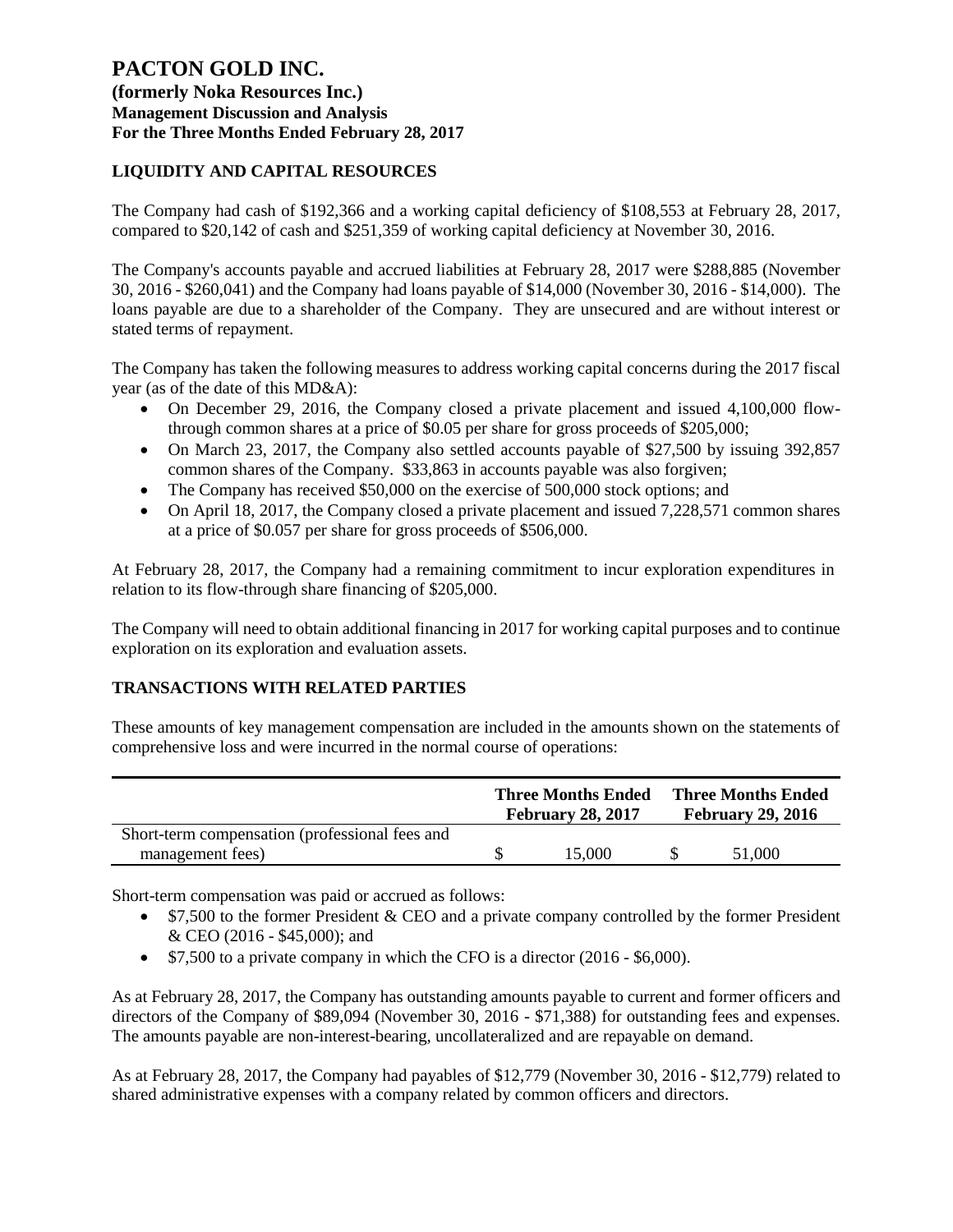## **COMMITMENTS**

The Company is obligated to make certain payments and issue shares in connection with the acquisition of its exploration and evaluation assets.

### **OFF-BALANCE SHEET ARRANGEMENTS**

The Company has not entered into any off-balance sheet arrangements.

### **FINANCIAL INSTRUMENTS**

Financial instruments are agreements between two parties that result in promises to pay or receive cash or equity instruments. The Company classifies its financial instruments as follows: cash is classified as financial assets at FVTPL; receivables as loans and receivables; and accounts payable and accrued liabilities and loans payable as other financial liabilities, which are measured at amortized cost. The carrying value of these instruments approximates their fair values due to their short term to maturity.

The following table sets forth the Company's financial assets measured at fair value by levels within the fair value hierarchy:

| <b>February 28, 2017</b> | <b>Level 1</b> | <b>Level 2</b> | Level 3                  |      | <b>Total</b> |
|--------------------------|----------------|----------------|--------------------------|------|--------------|
| Cash                     | 192,366        |                | $\overline{\phantom{a}}$ |      | 192,366      |
|                          |                |                |                          |      |              |
| <b>November 30, 2016</b> | <b>Level 1</b> | <b>Level 2</b> | Level 3                  |      | <b>Total</b> |
|                          |                |                |                          |      |              |
| Cash                     | 20,142         |                | $\overline{\phantom{a}}$ | - 35 | 20,142       |

The Company has exposure to the following risks from its use of financial instruments:

- Credit risk:
- Liquidity risk; and
- Market risk.

### Credit risk

Credit risk is the risk that one party to a financial instrument will cause a financial loss for the other party by failing to discharge an obligation. The Company manages credit risk, in respect of cash, by placing at major Canadian financial institutions. The Company has minimal credit risk.

### Liquidity risk

Liquidity risk is the risk that the Company will not be able to meet its financial obligations as they fall due. The Company's approach to managing liquidity is to ensure, as far as possible, that it will always have sufficient liquid funds to meet its liabilities when due, under both normal and stressed conditions, without incurring unacceptable losses or risking damage to the Company's reputation. The contractual financial liabilities of the Company as of February 28, 2017 equal \$302,885 (November 30, 2016 - \$274,041). All of the liabilities presented as accounts payable are due within 30 days of February 28, 2017. The cash available is not sufficient to meet the Company's financial obligations at period end.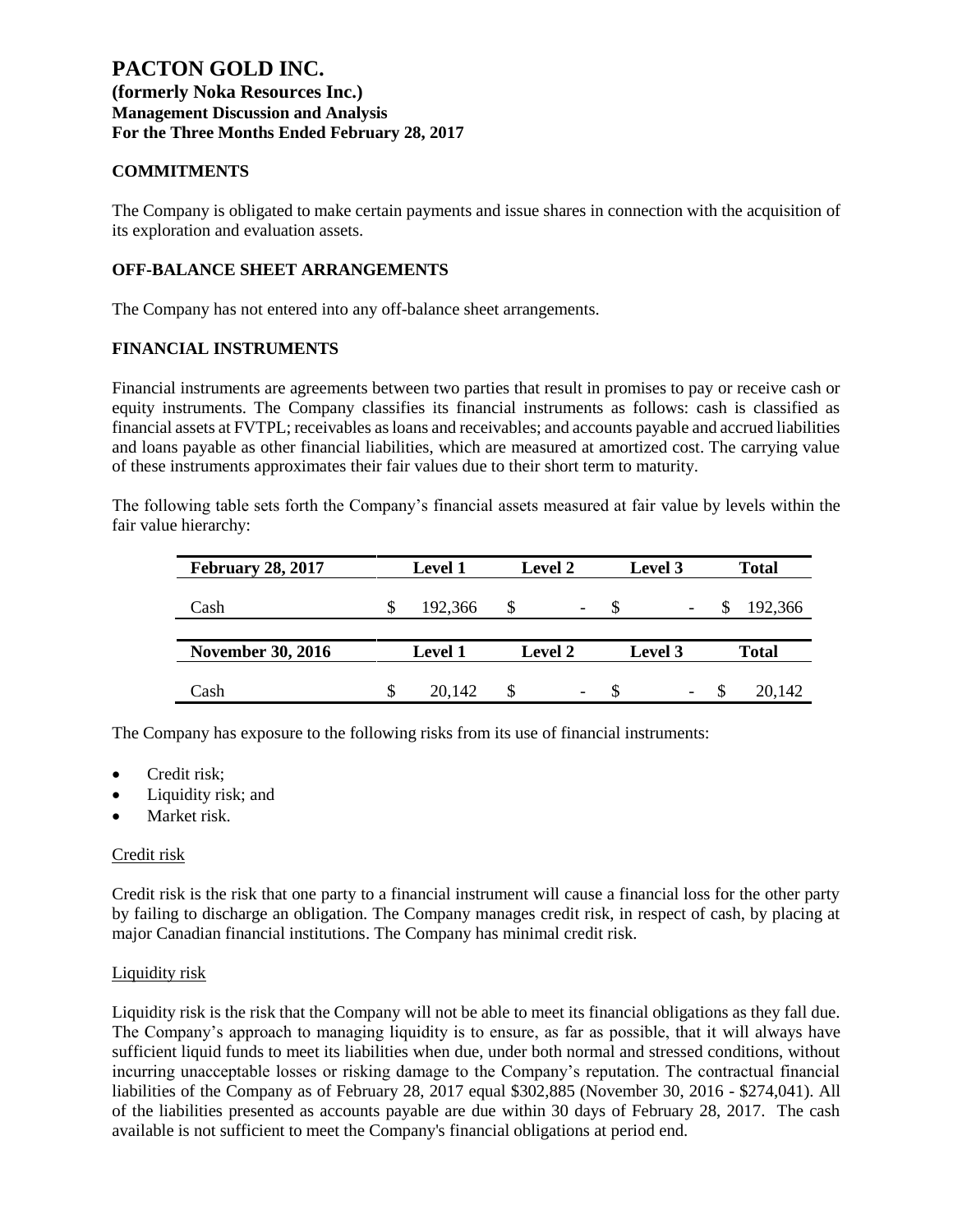### Market risk

Market risk is the risk that changes in market prices, such as foreign exchange rates and interest rates will affect the Company's income or the value of its holdings of financial instruments. The objective of market risk management is to manage and control market risk exposures within acceptable parameters, while optimizing the return on capital.

- *i) Currency risk* The Company has no funds held in a foreign currency and as a result is not exposed to significant currency risk on its financial instruments at year-end.
- *ii) Interest rate risk -* Interest rate risk is the risk that future cash flows will fluctuate as a result of changes in market interest rates. Interest earned on cash and cash equivalents is at nominal interest rates and, therefore, the Company does not consider interest rate risk to be significant. The Company has no interest-bearing financial liabilities.
- *iii) Other price risk -* Other price risk is the risk that the fair value or future cash flows of a financial instrument will fluctuate due to changes in market prices, other than those arising from interest rate risk. The Company is not exposed to significant other price risk.

#### Capital management

The Company considers its capital to be comprised of shareholders' equity.

The Company manages the capital structure and makes adjustments to it in light of changes in economic conditions and the risk characteristics of the underlying assets. To maintain or adjust the capital structure, the Company may attempt to issue new shares. Although the Company has been successful at raising funds in the past through the issuance of capital stock, it is uncertain whether it will continue this method of financing due to the current difficult market conditions.

In order to facilitate the management of its capital requirements, the Company prepares expenditure budgets that are updated as necessary depending on various factors, including successful capital deployment and general industry conditions.

Management reviews the capital structure on a regular basis to ensure that the above objectives are met. There have been no changes to the Company's approach to capital management during the three months ended February 28, 2017. The Company is not subject to externally imposed capital requirements.

### **RISKS**

The Company, and the securities of the Company, should be considered a highly speculative investment. The following risk factors should be given special consideration when evaluating an investment in any of the Company's securities:

There are a number of outstanding securities and agreements pursuant to which common shares of the Company may be issued in the future. This will result in further dilution to the Company's shareholders. The Company has a very limited history of operations, is in the early stage of development and has received no revenues other than insignificant interest revenues following its transition to a mineral exploration and development company. As such, the Company is subject to many risks common to such enterprises. There can be no assurance that the Company will be able to obtain adequate financing in the future or, if available,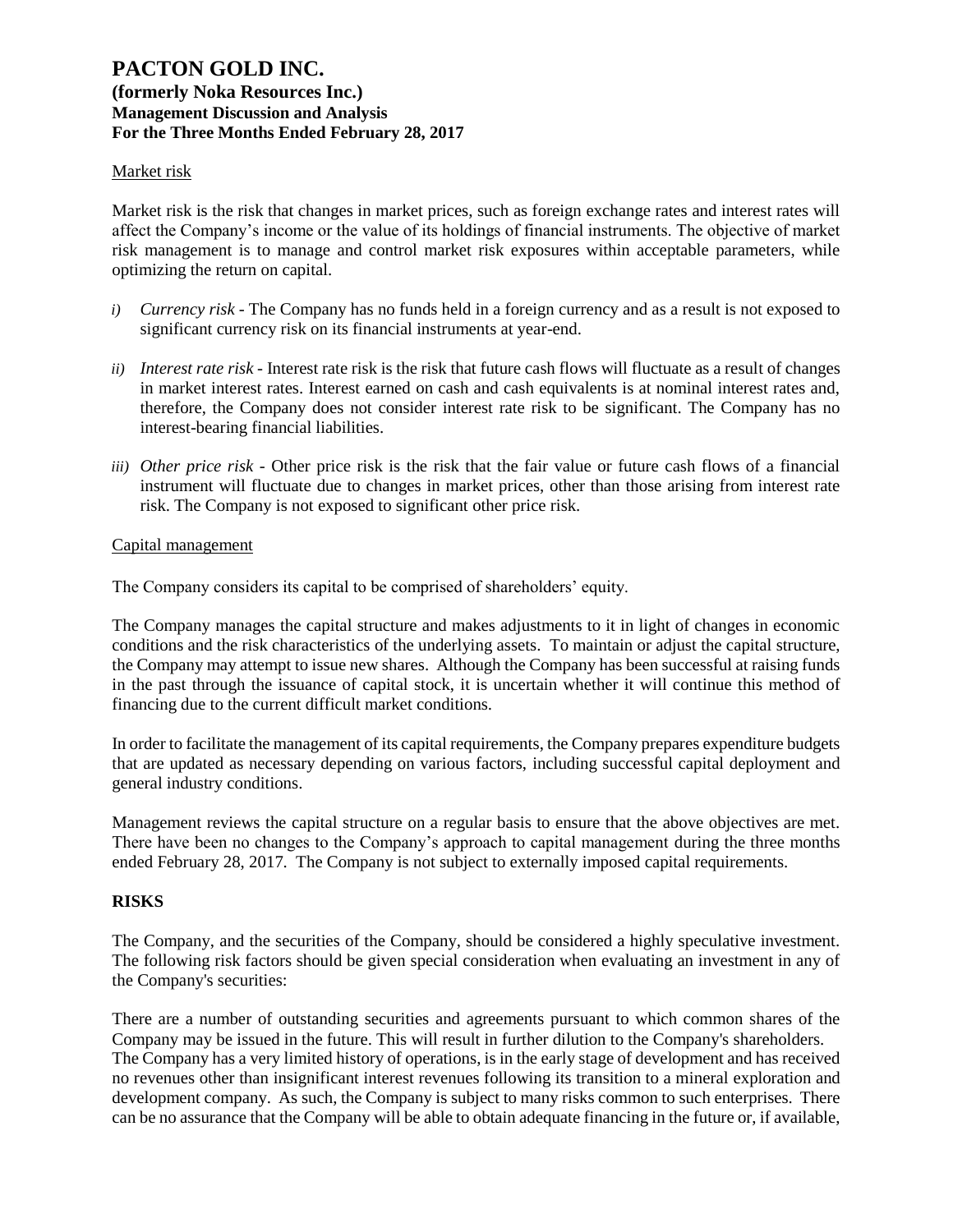that the terms of such financing will be favourable. The Company does not anticipate paying any dividends in the near future.

Although the Company has taken steps to verify the title to mineral properties in which it has acquired an interest, no assurance whatsoever can be given that the Company's interests may not be challenged by third parties. If challenged, and if the challenge is sustained, it will have an adverse effect on the business of the Company. Title to mineral properties may be subject to unregistered prior agreements or transfers, and may also be affected by undetected defects or the rights of indigenous peoples.

Environmental legislation is becoming increasingly stringent and costs and expenses of regulatory compliance are increasing. The impact of new and future environmental legislation on the Company's operations may cause additional expenses and restrictions. If the restrictions adversely affect the scope of exploration and development on the mineral properties, the potential for production on the properties may be diminished or negated.

The exploration of mineral properties involves significant risks which even experience, knowledge and careful evaluation may not be able to avoid. The price of metals has fluctuated widely, particularly in recent years as it is affected by numerous factors which are beyond the Company's control including international economic and political trends, expectations of inflation or deflation, currency exchange fluctuations, interest rate fluctuations, global or regional consumptive patterns, speculative activities and increased production due to new extraction methods. The effect of these factors on the price of metals, and therefore the economic viability of the Company's interests in the mineral properties cannot be accurately predicted. Furthermore, changing conditions in the financial markets, and Canadian Income Tax legislation may have a direct impact on the Company's ability to raise funds for exploration expenditures. A drop in the availability of equity financings will likely impede spending. As a result of all these significant risks, it is quite possible that the Company may lose its investments in the Company's mineral property interests.

## **CRITICAL ACCOUNTING ESTIMATES**

The Company makes estimates and assumptions about the future that affect the reported amounts of assets and liabilities. Estimates and judgments are continually evaluated based on historical experience and other factors, including expectations of future events that are believed to be reasonable under the circumstances. In the future, actual experience may differ from these estimates and assumptions.

The effect of a change in an accounting estimate is recognized prospectively by including it in comprehensive loss in the year of the change, if the change affects that year only, or in the year of the change and future years, if the change affects both.

Information about critical judgments in applying accounting policies that have the most significant risk of causing material adjustment to the carrying amounts of assets and liabilities recognized in the financial statements within the next financial year are included in the Note 5 of the audited financial statements.

## **FUTURE ACCOUNTING STANDARDS**

For details of the Company's future accounting standards, including accounting standards not yet adopted and accounting standards amended but not yet effective, please refer to Note 4 of the Company's audited financial statements.